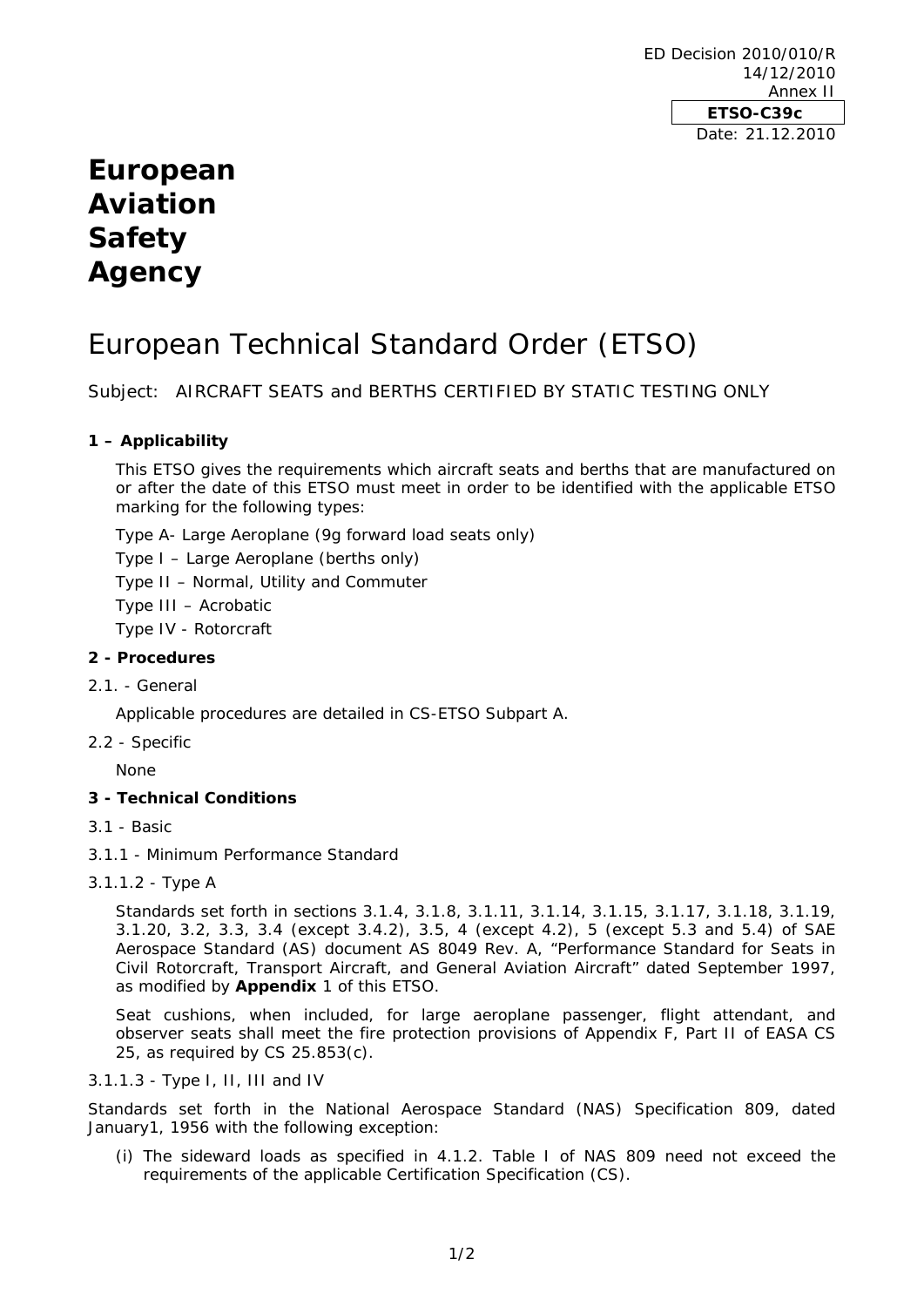- (ii) Materials in Type I berths must comply with the fire protection provisions of CS 25.853(a).
- 3.1.2 Environmental Standard

None

3.1.3 - Computer Software

None

3.1.4 Electronic Hardware Qualification

None

3.2 - Specific

None

## **4 - Marking**

## 4.1 - General

Marking is detailed in CS-ETSO Subpart A paragraph 1.2.

- 4.2 Specific
- 4.2.1 The marking must also include the applicable seat type: "Type A-", "Type I-", "Type II-", "Type III-", or "Type IV-" followed by the appropriate seat facing direction designation: "FF" – forward; "RF"- rearward; or "SF" – sideward
- 4.2.2 Each passenger, flight attendant and observer seat cushion required for qualification of the seating system must be marked with "Complies with CS 25.853(c)" when tested in accordance with the requirements of CS 25.853(c)

## **5 - Availability of Referenced Document**

See CS-ETSO Subpart A paragraph 3